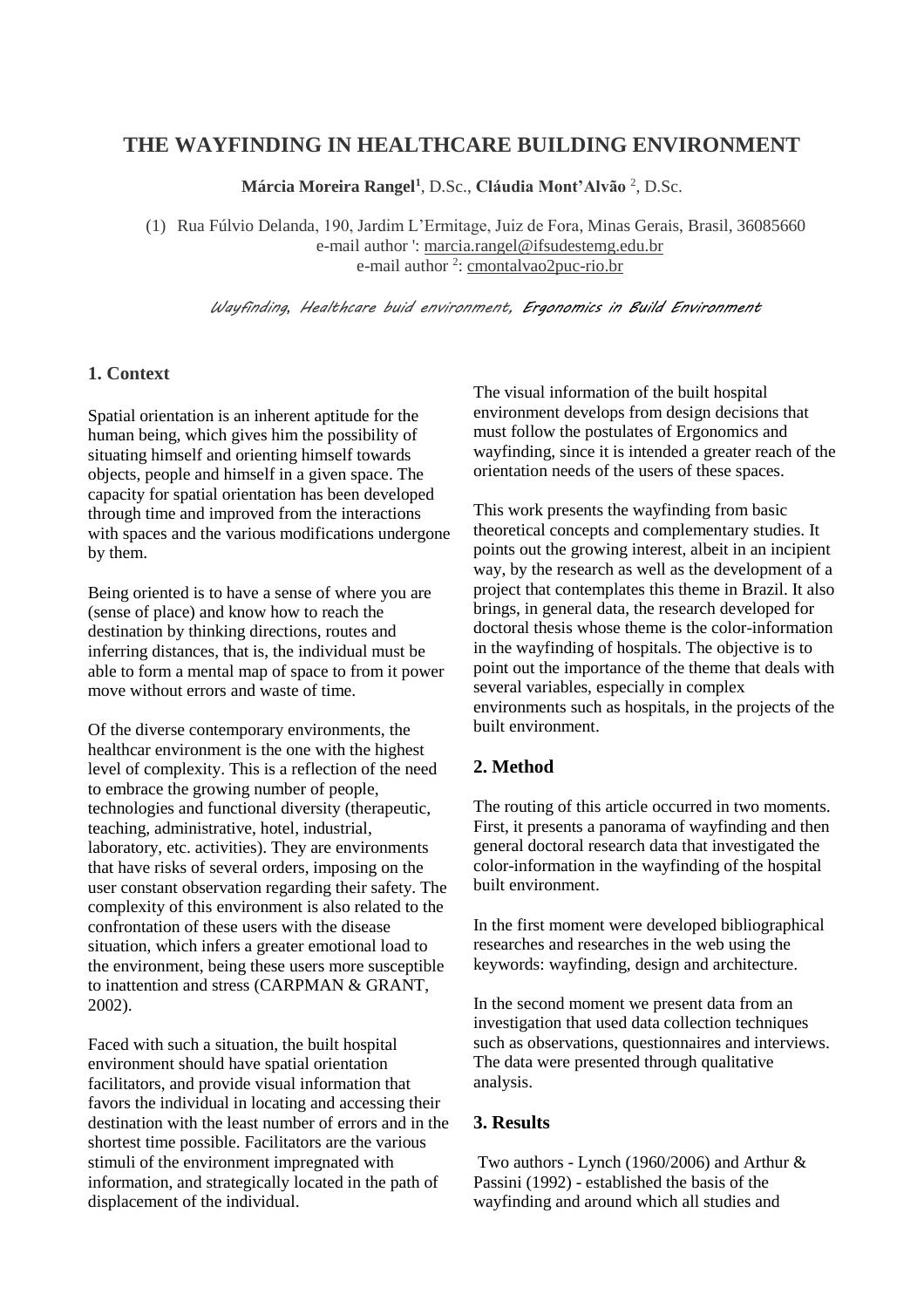extensions of the concepts are based. In Brazil, the interest in this subject is more recent and, still in its infancy, has increased progressively. In the research, it is verified in congresses like ENTAC, ERGODESIGN and ENEAC an increase in the number of articles with this theme from the year 2014. Universities like PUC - UFSC, UFPR, UFJF and UNICAMP develop master's and doctoral researches around the theme.

Being a concept for project development, it is found in Brazil that some, however few, Graphic and Information Design offices like GADMijksenaar - Wayfinding Consultancy, 2buy and Studio / mda use wayfinding as another business model. Although it is linked to the built environment, in its fundamental concepts, it was not found in the search by web search, architecture offices that propagate to use the concepts of wayfinding. This data was ratified by a research by Rangel (2016) whose interview data with seventeen (17) professional architects and designers pointed out that none uses wayfinding and only two (2) have already heard about the topic.

The thesis that investigated the wayfinding in the healthcare environment by the information bias investigated the information systems of the built environment - architecture, objects and additional messages (BINS ELY, 2004; RIBEIRO, 2009, RANGEL, 2016) and its interface with the built environment and the user in two case studies. He also made inquiries with the designers (architects and designers). The data analysis had as guiding the model for "Chromatic Design of Information Systems" (PCSI) developed throughout the thesis. The results indicate that the efficiency of the colorinformation in the displacements of the user in EAS implies a condition that involves the attendance of the following aspects: (1) interdisciplinary action among the designers throughout the processes of the projects that involve the use of color in the environment; (2) theoretical contribution on the fundamentals of color, color-information, wayfinding and Ergonomics; (3) integration of color information into information systems and those to the needs of the real user, the one that will interact with the environment.

#### **4. Conclusion**

It is verified that in Brazil, wayfinding is a theme that has attracted interest from researchers and professionals, especially in the field of graphic design and information. It is important to extend the discussion to the different areas of Design and

Architecture, since, according to Arthur & Passini (1992), the architect in designing a built environment and its circulation system, is defining the facilities and difficulties of spatial orientation.

The architectural design impacts the orientation of the user, in such a way that often the difficulties can not be solved by a complementary system of visual communication.

Since the design of the built environment and its visual communication structure involves several projects from different fields, the hospital research presented in this article ratifies Murphy's (2011) considerations about the need for interdisciplinary teamwork in the initial phase of the project of the built environment, because they point to the need for architects and designers to know and adopt the postulates of the wayfinding, working all the visual communication of the building in an integrated way throughout the design process of the built environment.

Color is an important element in the construction of wayfinding systems, since it is capable of providing messages that communicate to the user certain information, intentional or not.

Color is assumed to be information-color when projected into the environment with the intention of providing, in the case of wayfinding, information for the user's spatial orientation, assisting him in reading and understanding the constructed environment.

The user is the focus of wayfinding, because all strategies aim at achieving their satisfaction and well-being. Thus, the postulates of Ergonomics and Ergonomics of the Built Environment should be observed in the research and development of wayfinding project.

#### **5. References**

ARTHUR P.; PASSINI, R. Wayfinding: people, signs, and architecture. New York: McGraw-Hill, Ryerson, 1992.

BINS ELY, V. H. M. Acessibilidade espacial: condição necessária para o projeto de ambientes inclusivos. In: MORAES, A. (Org.). Ergodesign do ambiente construído e habitado: ambiente urbano, ambiente público, ambiente laboral. Rio de Janeiro: iUsER, 2004b. p.17-40.